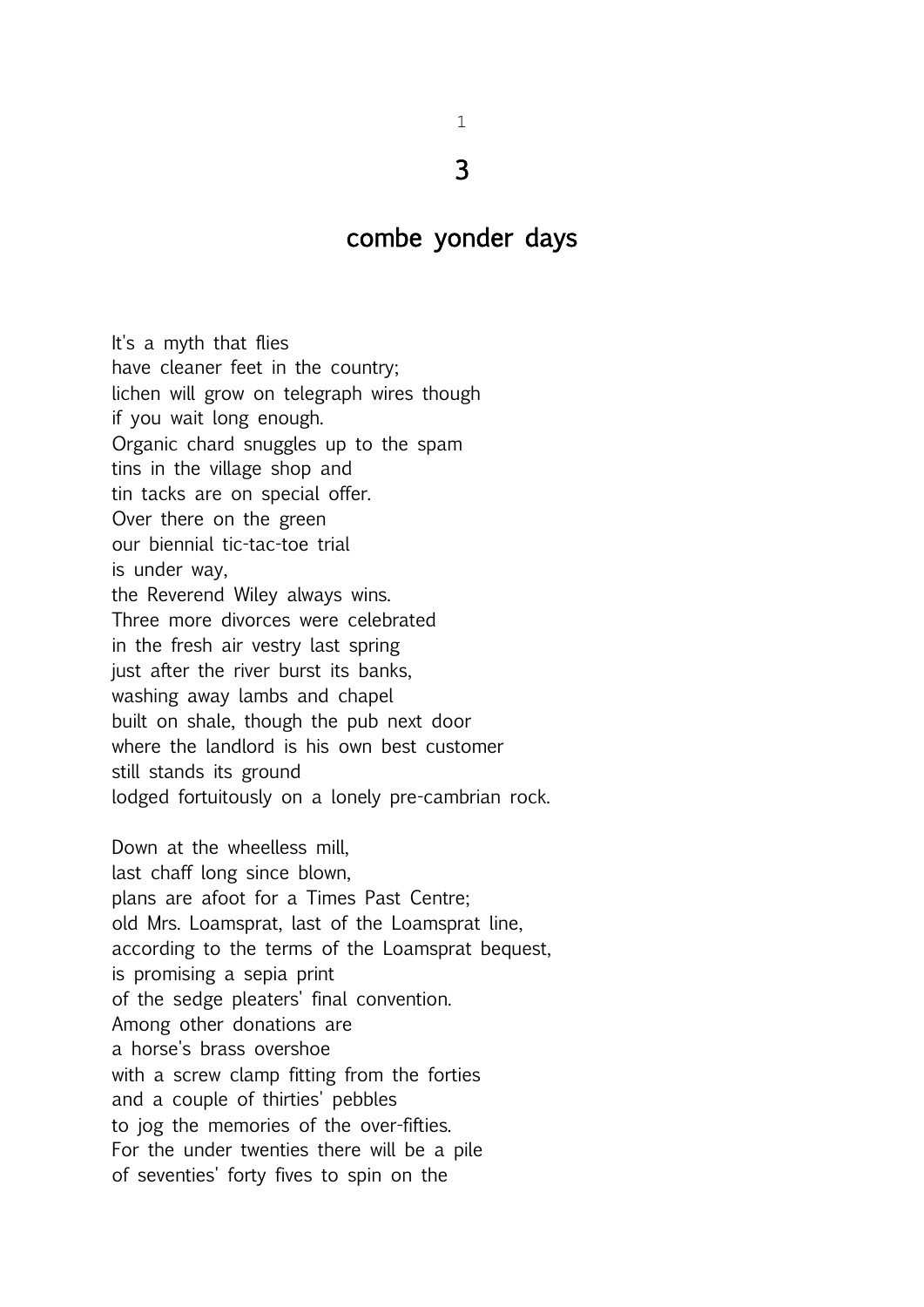chrome and cream plastic juke box dave dee dozy beaky micky and titch an' tha', warmly cosy memories to ward off the past's chill. But planning permission is being delayed until after the palm-greasing ritual is over.

A couple sits in an Escort hatchback windows up smoking admiring the view in between the sun and the mirror past the maggot farm through the elm stumps to the horizonal supermart. Behind the dog-guard Mozart paces the boot choking dying for a shake 'n leak 'n walk. Latest in-thing amongst the young on the lane is snorting dust from dried otter spraints behind the ancient yew of an evening; apparently the micro-shards of fishbone give quite a charge although night nurses at the cottage hospital are working overtime to cope with the fall out.

Don't get me wrong though, it's not all dwm and glwm doon in the cwm.

If you go past the high bank's drenched toadflax, squeezing through the wicker gate into the walled garden you may find the mixture as before. Become your own homeopath: take it in small draughts lest waves of vittel-dissolving euphoria strand you forever on the farther shore to one side of all ferrymen. Nestling in the moss you will feel the spurge surge and see goldfinch clouds tumble-flutter down to their precarious stalk seed feed perching with a confidence borne of fifty million years, I'm guessing here, of stalking practice. Don't stare too long at the liriodendron's crazed leaf, one glance can drive you delirial. High above, the wheeling buzzard's plaintive summons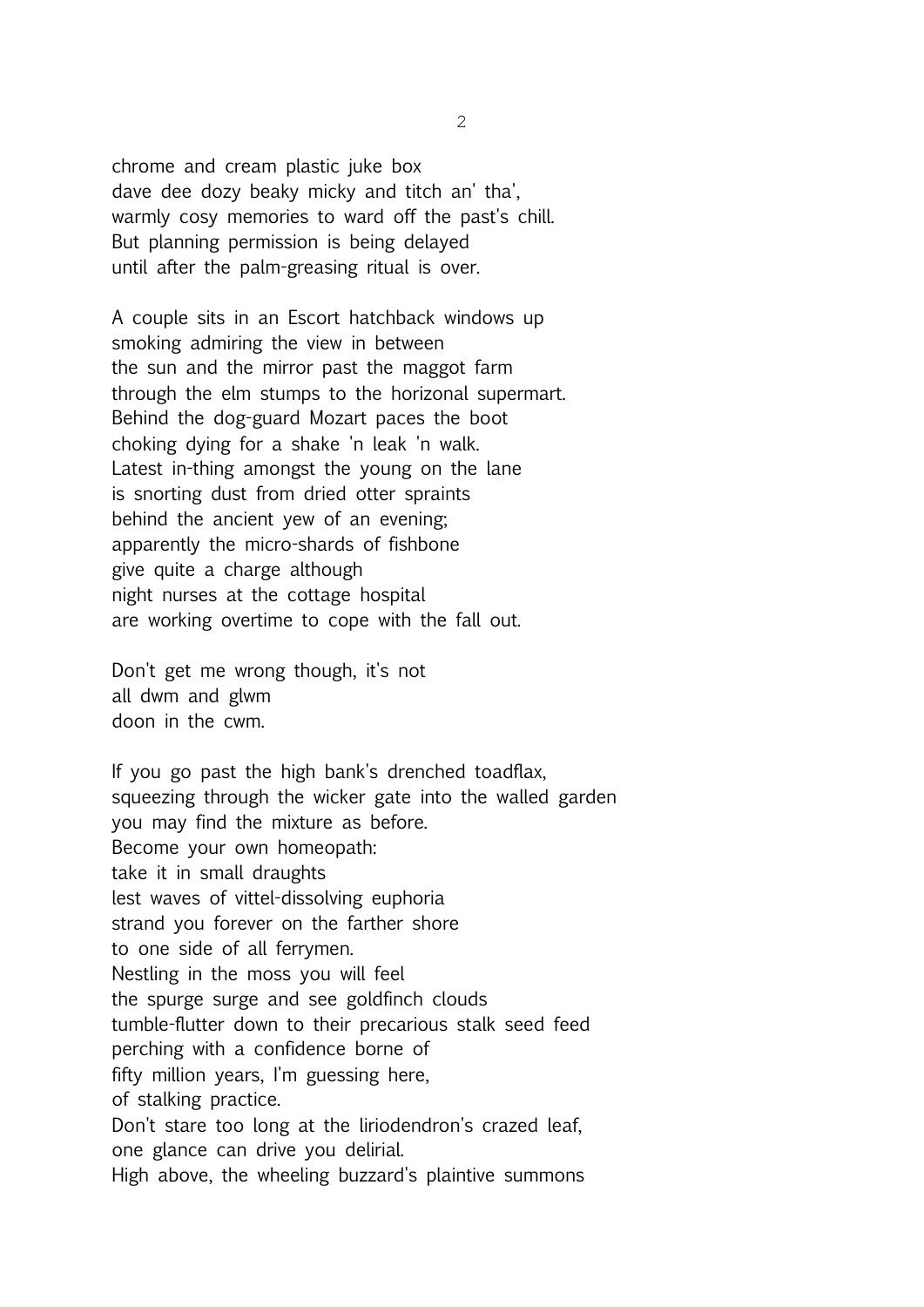draws you into its skybound thermal tunnel.

Whistle softly when you're ready and our mist taxi will transport you over the walls and the crumbling edge fence to a way beyond the local jury's diction where planning regulations no longer apply and names can be changed daily to protect the jilted. In that vale of constant subtraction arché-habits of inwit ingested at the feet of the schoolmasters of More Moor will discharge themselves in a giving way from all debts to set theory and the touring floor-show's production values in their placing to one side (but which?) of all those familiar cubby holes where crumbs of comfort lie in neat rows as fall-back rations for all emergencies. You should come across invisible pockets of lessness stitched into little rents in the vertical cloth of uncertainty. It is essential that you turn into a ball and roll through this slit with all haste before the night patrol's last trawl dragnets you back to the shallows below the weir at Headsilt Pond. Once through the hole you can make up time by using your one good laser eye to clear a path through the blue mists of decreasing not-much whose fold upon fold perennially enwrap and withold the few remaining shards of the very least spinning tumultuously and always away from each other in that eccentric zone of pure volatility where it will not be a matter of grasping an anything which might matter for these little nothings came and went come and go will come and will go before mattering gets under way and just to one side of that spot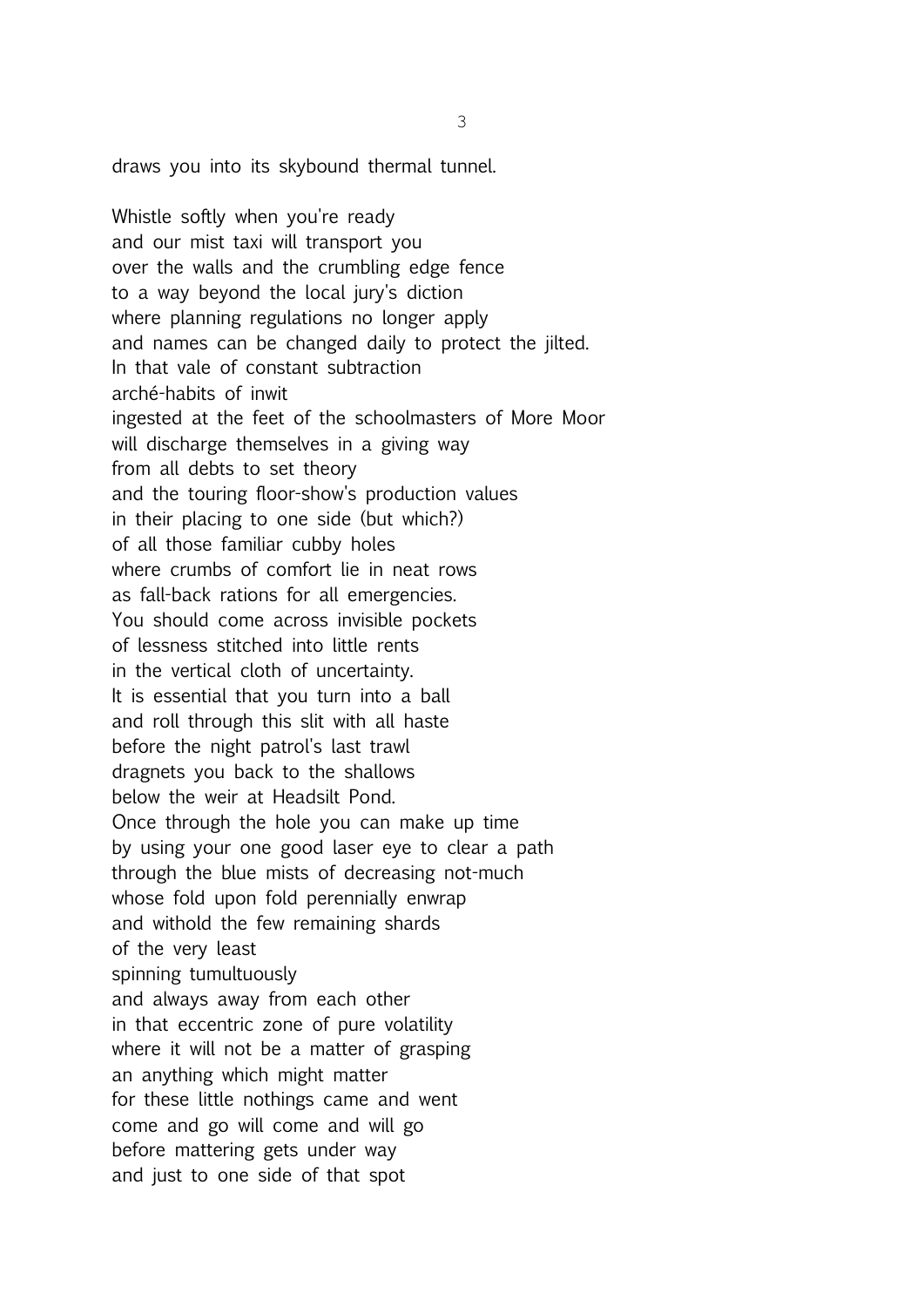matter sets up as it starts to matter.

You must wait for a swirling tincture which, in passing right through you without a trace will attract a hint of your imprint to itself and, so suffused, hurl this you-fractal beyond your you-bounds to career immiscible within the tumult in an onrushing doubling as a waiting on the off chance of passing through another you standing at the edge.

After that it's a relief to join the chippy queue and watch the bacteria swarming under the bridge. Notice the way some always twist to the left while others seem equally determined to rise and fall at random. I blame it on their parents and the emergence of an uncertain laxity after the cessation of all rationing led to a general devil-may-care degumptioning. You can see it nowadays at the races where it's commonplace for the favourite to refuse at the first fence until a jockey feeds it a fist of crushed rusks raising equine blood sugar to danger levels; then it's hell bent for the post with coked up jockies, ears back, mouths foaming, whipping themselves to distraction; several are put down after internal inquiries. Calls to ban our grand national or at least the Village All-Comers Stakes are heard more frequently in the local press from the lunatic fringe of soft-liners, but since our region's first city state was founded on gambler's luck, wisdom suspension and housey-housey, they get short shrift from a populace forever regathering itself around the virtues of chance effects and long odds.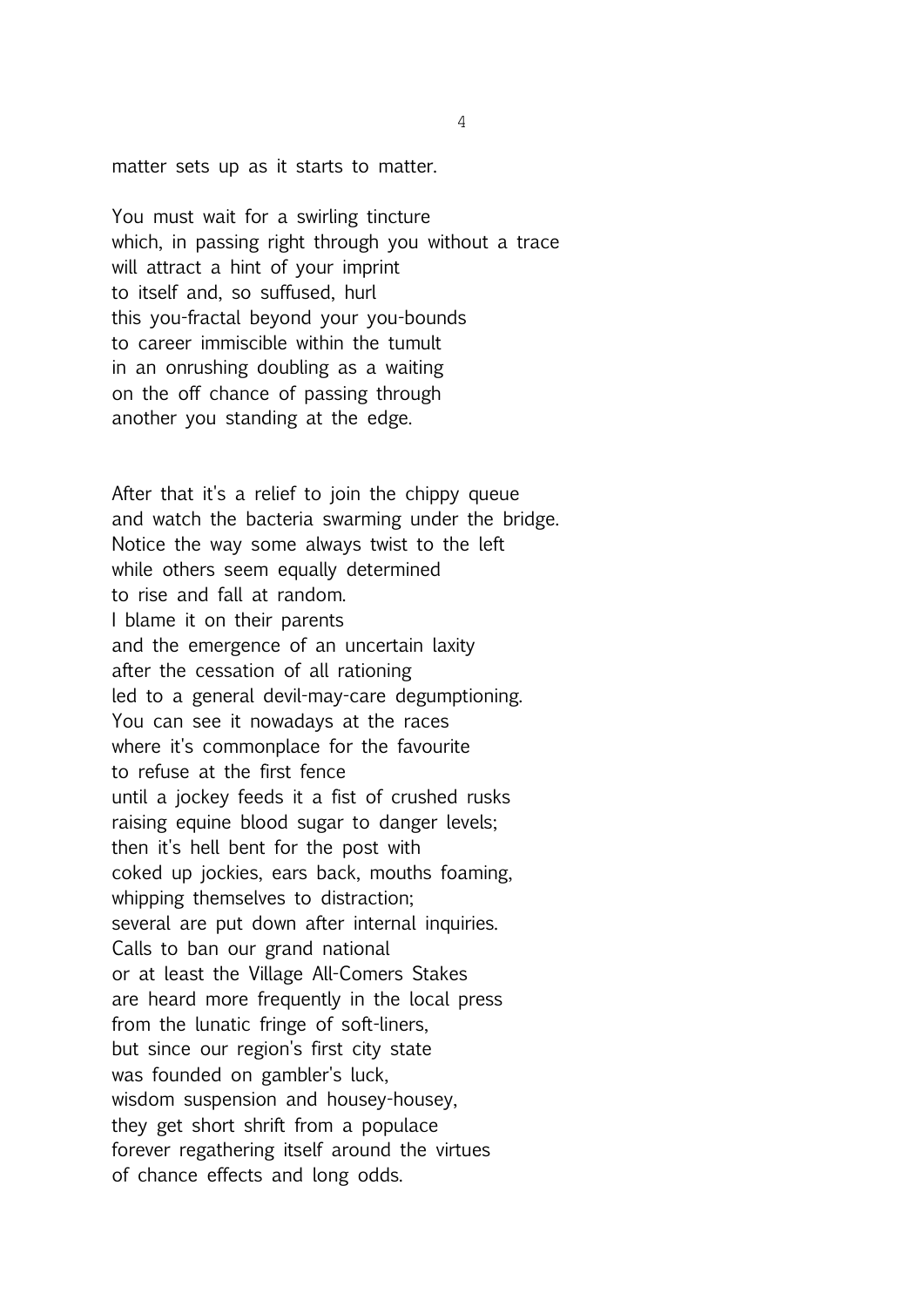Destiny and will were put on ice some time ago when our hi-technicians began measuring the knock-on effects of the chasm opened up between hoping for and getting after the last round of need-expansion tests. Results published in The Notional Inquirer showed our new machinery's limitless capacity for transmuting universal start-up conditions, especially the unboundaried openness of that deliciously vague lebenslust suffusing all our earliest moves, into infinite rows of vacuum sealed cuboid needs ready for distribution in no time at all to nearby branches of Satis, latest of the new generation of fast-breeder hypermarkets obliterating indefinite balances between giving and taking.

Emergent biopolitical blanket production lines, with their wipe-out set-up process, take taking into new dimensions of absorption and head-pervasion. Many Thank You Banks have gone to the wall through insufficient investment in generating futures, and a failure to heed the scribbled warning on the hoarding behind Old Market Square: 'Meany, Meany, Take All Apart Soon'. Our graffiti artists slide out of their bunkers at dead of night to turn lampless streets into an indelible museum of free texts for tomorrow, incomprehensible except to those partially cured of other-blindness by prosthetic doubling lenses on prescription from the laughing optometrists of Anna Key House. Numerous attempted erasures by direct labour squads endlessly summoned from outlying estates by piercing blasts on Mayor Drover's whistle merely seem to scratch the surface of these postscripts to a half-envisaged yet unbidden life